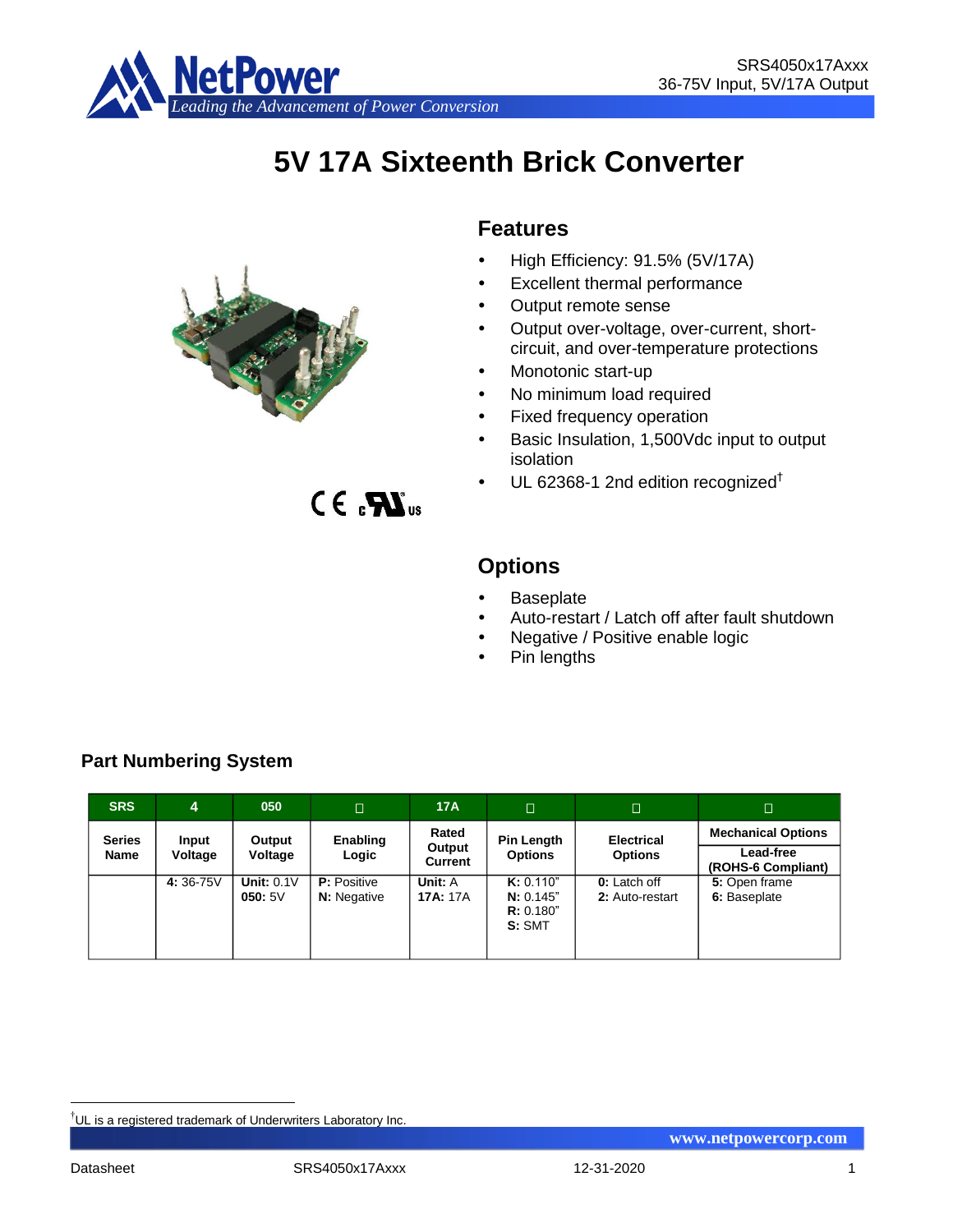

## **Absolute Maximum Rating**

Excessive stresses over these absolute maximum ratings can cause permanent damage to the converter. Operation should be limited to the conditions outlined under the Electrical Specification Section.

| <b>Parameter</b>                                                             | Min    | <b>Max</b> | Unit |
|------------------------------------------------------------------------------|--------|------------|------|
| Input Voltage (continuous)                                                   | $-0.5$ | 75         | Vdc  |
| Input Voltage (< 100ms, continuous operating)                                |        | 100        | Vdc  |
| Input Voltage (continuous non-operating)                                     |        | 100        | Vdc  |
| <b>Operating Ambient Temperature</b><br>(See Thermal Considerations section) | -40    | $85*$      | °С   |
| Storage Temperature                                                          | -55    | 125        | °С   |

*\*Derating curves provided in this datasheet end at 85ºC ambient temperature. Operation above 85ºC ambient temperature is allowed provided the temperatures of the key components or the baseplate do not exceed the limit stated in the Thermal Considerations section.*

## **Electrical Specifications**

These specifications are valid over the converter's full range of input voltage, resistive load, and temperature unless noted otherwise.

#### **Input Specifications**

| <b>Parameter</b>                                                                         | <b>Min</b> | <b>Typical</b> | <b>Max</b> | Unit       |
|------------------------------------------------------------------------------------------|------------|----------------|------------|------------|
| Input Voltage                                                                            | 36         | 48             | 75         | <b>Vdc</b> |
| Input Current                                                                            |            |                | 3.5        | A          |
| Quiescent Input Current (typical Vin)                                                    |            | 55             | 75         | mA         |
| <b>Standby Input Current</b>                                                             |            | c              | 4          | mA         |
| Input Reflected-ripple Current, peak-to-peak<br>(5 Hz to 20 MHz, 12 µH source impedance) |            | 10             |            | mA         |
| Input Turn-on Voltage Threshold                                                          | 34         | 35             | 36         |            |
| Input Turn-off Voltage Threshold                                                         | 30         | 32             | 34         |            |
| Input Voltage ON/OFF Control Hysteresis                                                  |            | 3              |            |            |

#### **Output Specifications**

| <b>Parameter</b>                                                                                                                                                                                  | Min      | <b>Typical</b>      | <b>Max</b> | Unit           |
|---------------------------------------------------------------------------------------------------------------------------------------------------------------------------------------------------|----------|---------------------|------------|----------------|
| Output Voltage Set Point<br>(typical Vin; full load; $Ta = 25^{\circ}C$ )                                                                                                                         |          | 5.0                 |            | V              |
| Output Voltage Set Point Accuracy<br>(typical Vin; full load; $Ta = 25^{\circ}C$ )                                                                                                                | $-1.5$   |                     | $+1.5$     | %Vo            |
| Output Voltage Set Point Accuracy (over all conditions)                                                                                                                                           | $-3.0$   |                     | $+3.0$     | %Vo            |
| <b>Output Regulation:</b><br>Line Regulation (full range input voltage, 1/2 full load)<br>Load Regulation(full range load, typical Vin)<br>Temperature (Ta = -40 $^{\circ}$ C to 85 $^{\circ}$ C) |          | 0.05<br>0.05<br>0.1 | 0.2<br>0.2 | %Vo            |
| Output Ripple and Noise Voltage<br><b>RMS</b><br>Peak-to-peak (5 Hz to 20 MHz bandwidth, typical Vin)                                                                                             |          |                     | 45<br>120  | mVrms<br>mVp-p |
| <b>Output Current</b>                                                                                                                                                                             | $\Omega$ |                     | 17         | A              |
| <b>Output Power</b>                                                                                                                                                                               | $\Omega$ |                     | 85         | W              |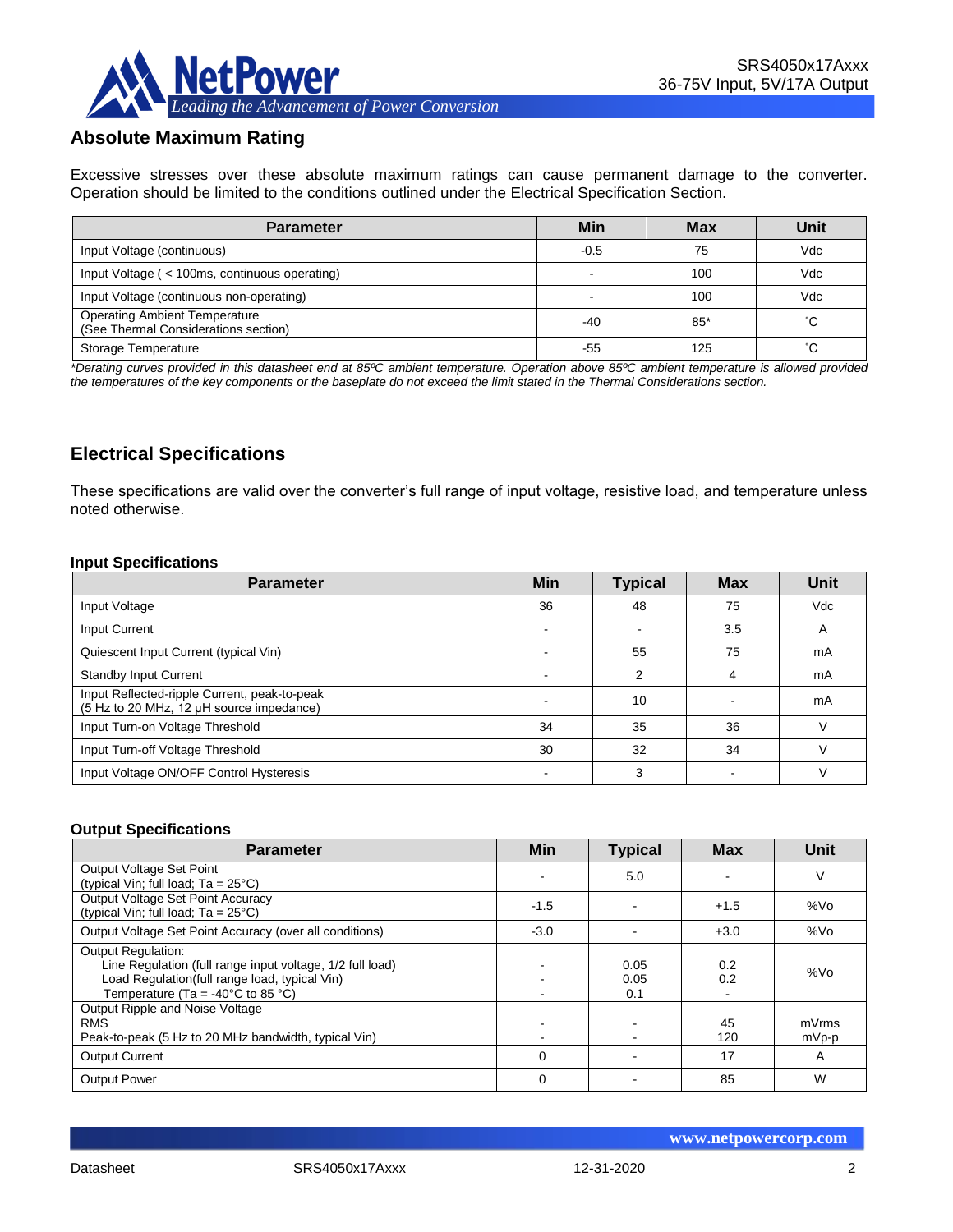

#### **Output Specifications (Continued)**

| <b>Parameter</b>                                                                                                                         | <b>Min</b>     | <b>Typical</b> | Max   | Unit      |
|------------------------------------------------------------------------------------------------------------------------------------------|----------------|----------------|-------|-----------|
| Efficiency<br>(typical Vin; full load; $Ta = 25^{\circ}C$ )                                                                              |                | 91.5           |       | $\%$      |
| <b>Output Ripple Frequency</b>                                                                                                           | 280            | 300            | 320   | kHz       |
| <b>External Load Capacitance</b>                                                                                                         |                |                | 7,000 | μF        |
| Startup Delay, duration from enabling signal to Vo reaches 10% of its set<br>point.<br>(typical Vin; full load; $Ta = 25^{\circ}C$ )     |                | 4              |       | ms        |
| Startup Time, duration for Vo to rise from 10% of its set point to within its<br>regulation band.<br>(typical Vin; full load; Ta = 25°C) |                | 11             |       | ms        |
| Output Over Current Protection Set Point (full load)                                                                                     | 105            | 120            | 140   | %         |
| Output Over Voltage Protection Set Point (typical Vo)                                                                                    | 115            | 125            | 140   | $\%$      |
| Output Trim Range in % of typical Vo                                                                                                     | 80             |                | 110   | $\%$      |
| Output Remote Sense Range in % of typical Vo                                                                                             | $\blacksquare$ |                | 10    | %         |
| <b>Dynamic Response</b><br>(typical Vin; Ta = $25^{\circ}$ C; load transient 0.1A/ $\mu$ s)<br>Load steps from 50% to 75% of full load:  |                |                |       |           |
| Peak deviation                                                                                                                           |                | 6              |       | %Vo       |
| Settling time (within 10% band of Vo deviation)<br>Load step from 75% to 50% of full load                                                |                | 100            |       | μs        |
| Peak deviation<br>Settling time (within 10% band of Vo deviation)                                                                        |                | 6<br>100       |       | %Vo<br>μs |

#### **General Specifications**

| <b>Parameter</b>                                                                                                | Min            | <b>Typical</b> | <b>Max</b> | <b>Unit</b>  |
|-----------------------------------------------------------------------------------------------------------------|----------------|----------------|------------|--------------|
| Remote Enable                                                                                                   |                |                |            |              |
| Logic Low:                                                                                                      |                |                |            |              |
| $ION/OFF = 1.0mA$                                                                                               | 0              |                | 1.2        | ν            |
| $VON/OFF = 0.0V$                                                                                                |                |                | 1.0        | mA           |
| Logic High:                                                                                                     |                |                |            |              |
| $ION/OFF = 0.0µA$                                                                                               | 3.5            |                | 15         | ν            |
| Leakage Current                                                                                                 | $\blacksquare$ |                | 50         | μA           |
| <b>Isolation Capacitance</b>                                                                                    |                | 1,200          |            | рF           |
| <b>Insulation Resistance</b>                                                                                    | 10             |                |            | $M\Omega$    |
| Calculated MTBF (Telecordia SR-332, 2011, Issue 3), full load, 40°C,<br>60% upper confidence level, typical Vin |                | 10.2           |            | $10^6$ -hour |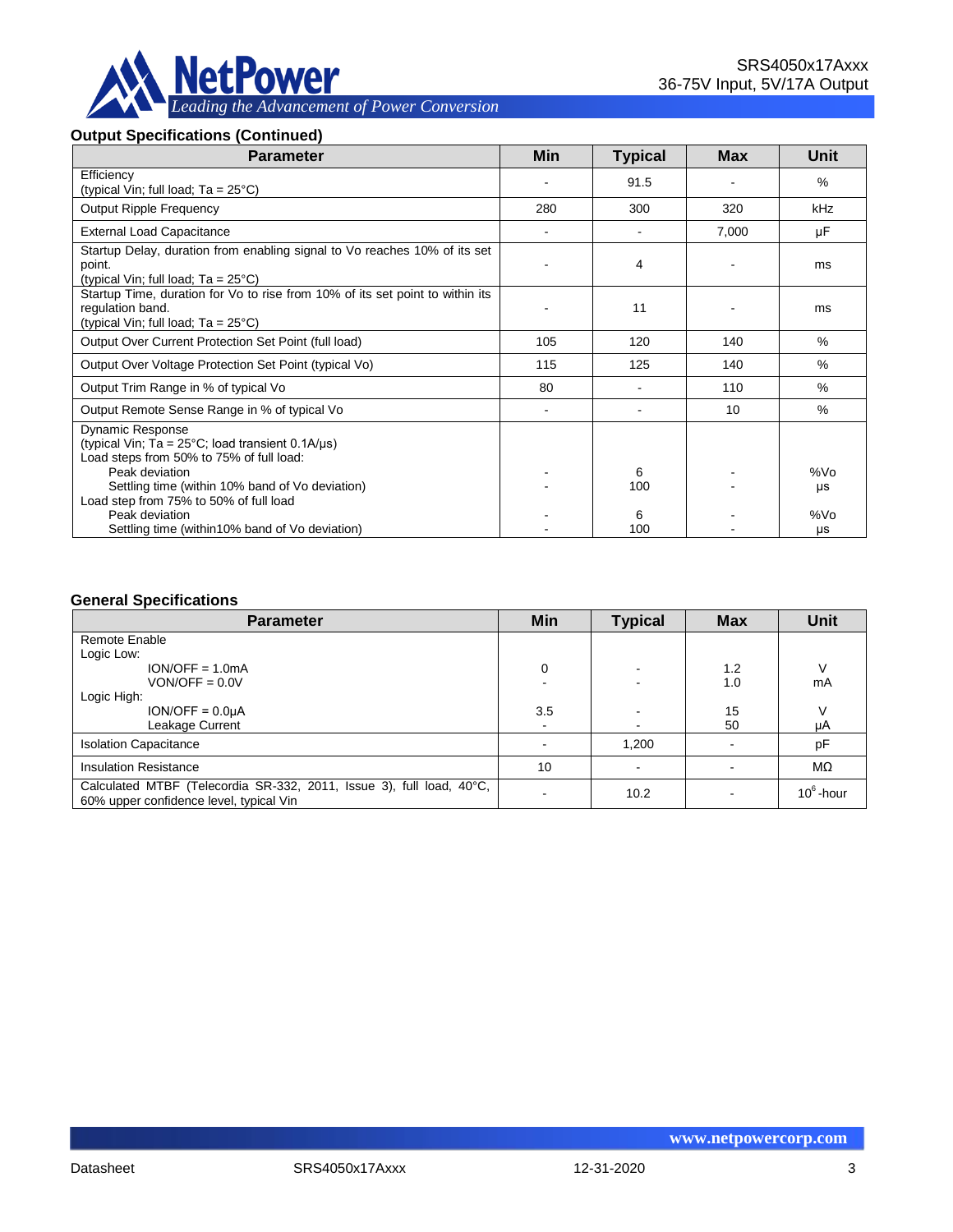





**Figure 5.** Transient Load Response (typical Vin, load current steps from 75% to 50% at a slew rate  $0.1A/\mu s$ 

**Figure 6.** Transient Load Response (typical Vin, load current steps from 50% to 75% at a slew rate  $0.1A/\mu s$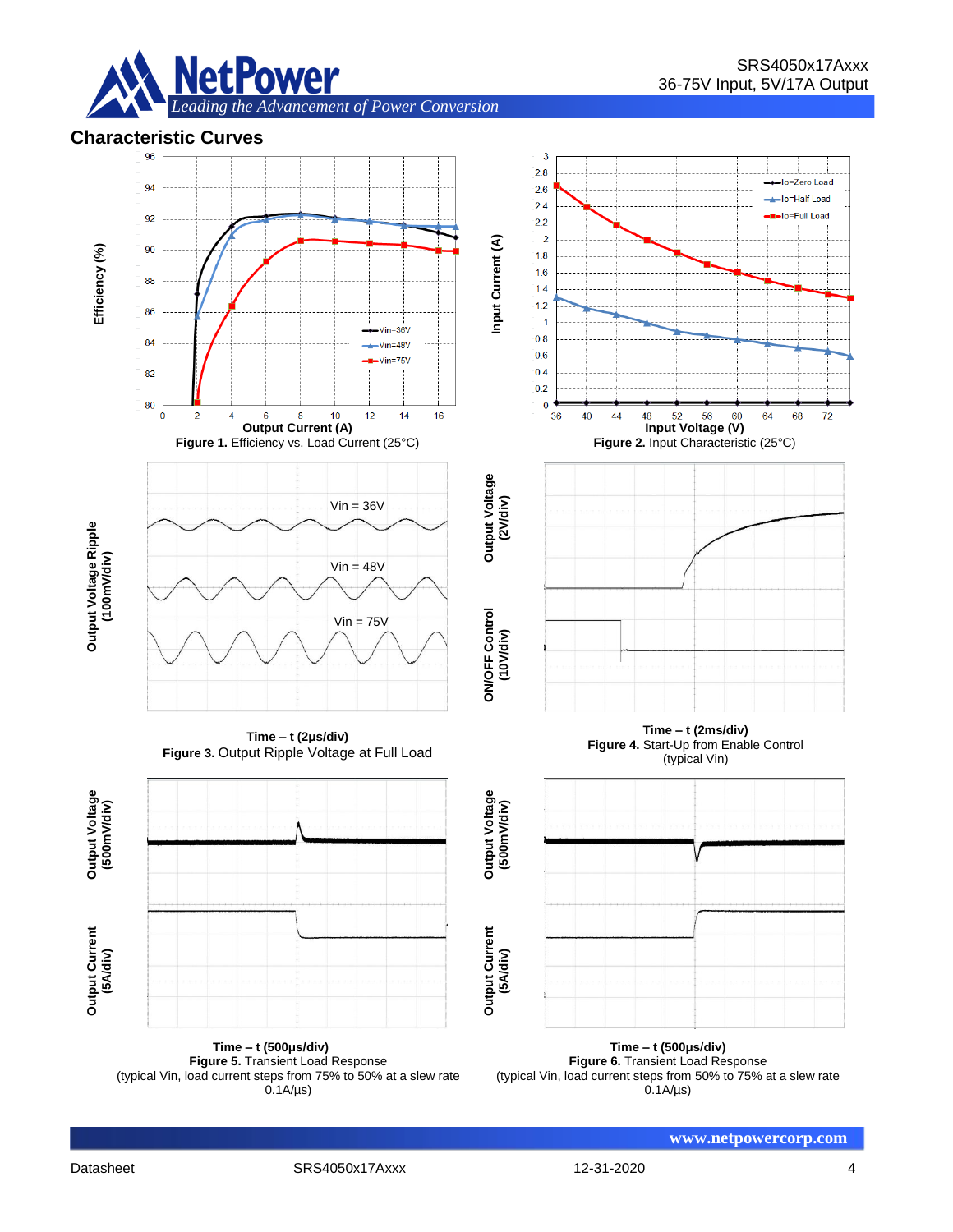

*Leading the Advancement of Power Conversion* 





**Figure 8.** Thermal Image for Airflow Direction 3 (13.9A output, 55°C ambient, 0LFM, typical Vin, open frame, unit soldered onto a fixture board)



(typical Vin with baseplate; solder interface)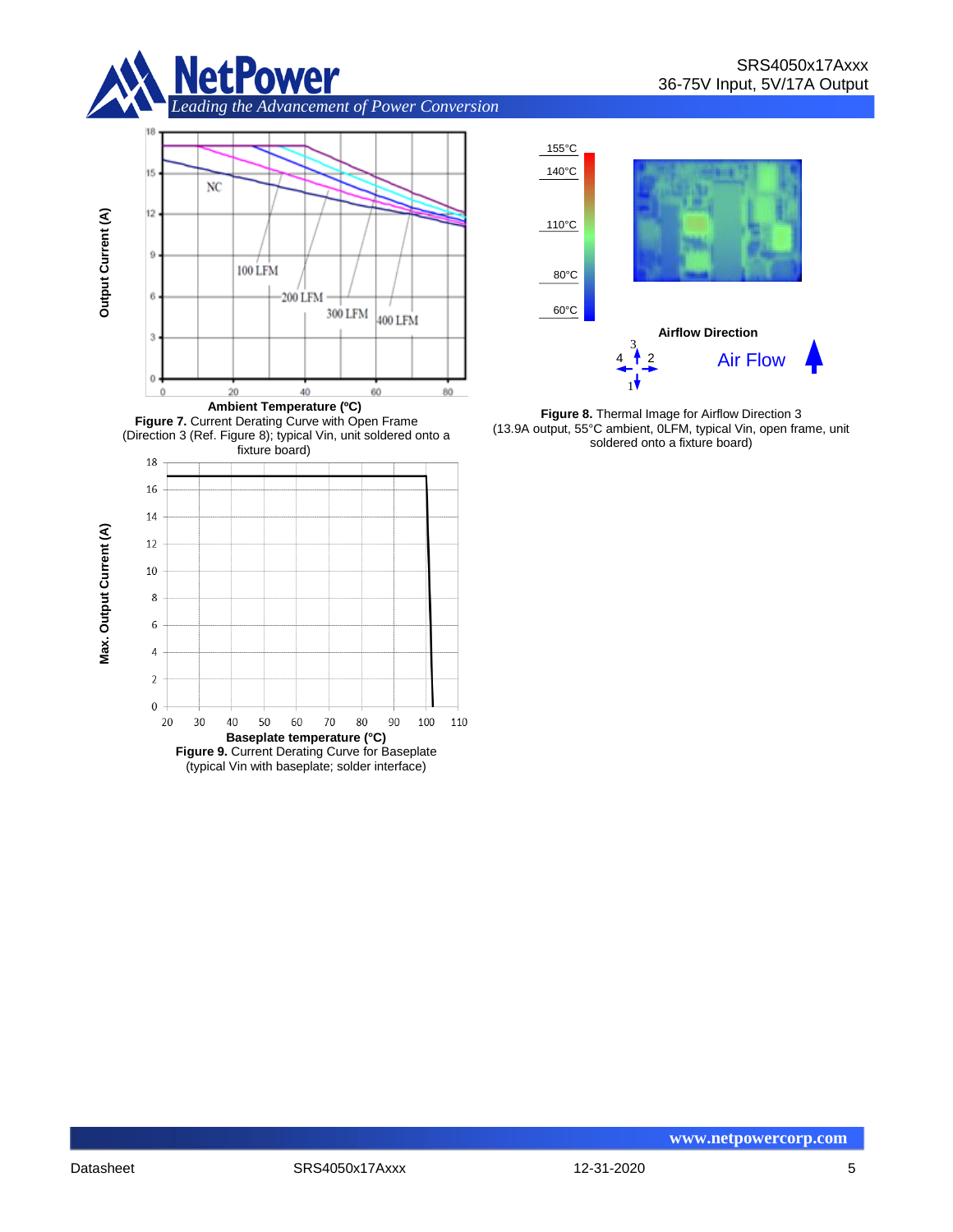

## **Feature Descriptions**

#### **Remote ON/OFF**

The converter can be turned on and off by changing the voltage between the ON/OFF pin and Vin(-). The SRS4 Series of converters are available with factory selectable positive logic and negative logic.

For the negative control logic, the converter is ON when the ON/OFF pin is at a logic low level and OFF when the ON/OFF pin is at a logic high level. For the positive control logic, the converter is ON when the ON/OFF pin is at a logic high level and OFF when the ON/OFF pin is at a logic low level.

With the internal pull-up circuitry, a simple external switch between the ON/OFF pin and Vin(-) can control the converter. A few example circuits for controlling the ON/OFF pin are shown in Figures 10, 11 and 12.

The logic low level is from 0V to 1.2V and the maximum sink current during logic low is 1mA. The external switch must be capable of maintaining a logic-low level while sinking up to this current. The logic high level is from 3.5V to 15V. The converter has an internal pull-up circuit that ensures the ON/OFF pin at a high logic level when the leakage current at ON/OFF pin is no greater than 50μA.



**Figure 10.** Opto Coupler Enable Circuit







**Figure 12.** Direct Logic Drive

#### **Remote SENSE**

The remote SENSE pins are used to sense the voltage at the load point to accurately regulate the load voltage and eliminate the impact of the voltage drop in the power distribution path.

SENSE (+) and SENSE (-) pins should be connected between the points where voltage regulation is desired. The voltage between the SENSE pins and the output pins must not exceed the smaller of 0.5V or 10% of typical output voltage.

[Vout (+) - Vout (-)] - [SENSE (+) - SENSE (-)] <MIN {0.5V, 10%Vo}

When remote sense is not used, the SENSE pins should be connected to their corresponding output pins. If the SENSE pins are left floating, the converter will deliver an output voltage slightly higher than its specified typical output voltage.

#### **Output Voltage Adjustment (Trim)**

The trim pin allows the user to adjust the output voltage set point. To increase the output voltage, an external resistor is connected between the TRIM pin and SENSE(+). To decrease the output voltage, an external resistor is connected between the TRIM pin and SENSE(-). The output voltage trim range is 80% to 110% of the specified typical output voltage.  $\begin{array}{c|c} \text{Vin}(\text{-}) & \text{Output Voltage Adjust} \ \end{array}$ <br>
Vin(-)<br>
Vin(-)<br>
The trim pin allows<br>
voltage set point. To is<br>
external resistor is co<br>
and SENSE(+). To de<br>
external resistor is co<br>
and SENSE(-). The other<br>
to 110% of the specific<br>

The circuit configuration for trim down operation is shown in Figure 13. To decrease the output voltage, the value of the external resistor should be

$$
Rdown = (\frac{511}{\Delta} - 10.22)(k\Omega)
$$

**Where** 

$$
\Delta = (\frac{|Vnom - Vadj|}{Vnom}) \times 100
$$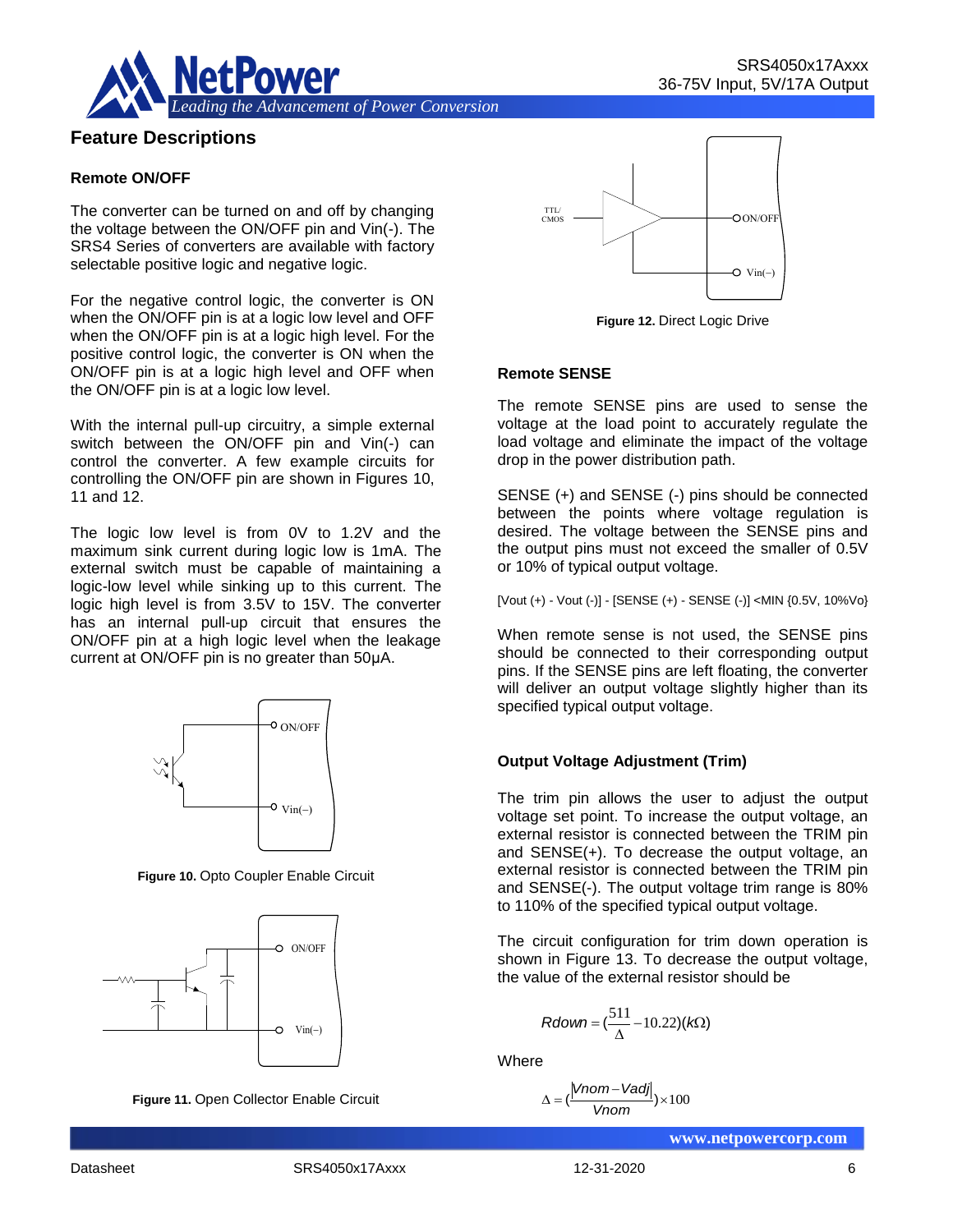

V*nom* = Typical Output Voltage V*adj* = Adjusted Output Voltage

The circuit configuration for trim up operation is shown in Figure 14. To increase the output voltage, the value of the resistor should be

$$
Rup = \left(\frac{5.11\text{Vol}(100 + \Delta)}{1.225\Delta} - \frac{511}{\Delta} - 10.22\right)(k\Omega)
$$

**Where** 

And

V*o* = Typical Output Voltage

As the output voltage at the converter output terminals are higher than the specified typical level when using the trim up and/or remote sense functions, it is important to make sure that the output power does not exceed the maximum power rating given in the specifications table.



**Figure 13.**Circuit to Decrease Output Voltage



**Figure 14.**Circuit to Increase Output Voltage

#### **Input Under-Voltage Lockout**

This feature prevents the converter from starting until the input voltage reaches the turn-on voltage threshold, and keeps the converter running until the input voltage falls below the turn-off voltage threshold. Both turn-on and turn-off voltage thresholds are defined in the Input Specifications table. The hysteresis prevents oscillations.

## **Output Over-Current Protection (OCP)**

This converter can be ordered in either latch-off or auto-restart version upon OCP, OVP, and OTP.

With the latch-off version, the converter will latch off when the load current exceeds the limit. The converter can be restarted by toggling the ON/OFF switch or recycling the input voltage.

With the auto-restart version, the converter will operate in a hiccup mode (repeatedly try to restart) until the cause of the over-current condition is cleared.

#### **Output Over-Voltage Protection (OVP)**

With the latch-off version, the converter will latch off when the output voltage exceeds the limit. The converter can be restarted by toggling the ON/OFF switch or recycling the input voltage.

With the auto-restart version, the converter will operate in a hiccup mode (repeatedly try to restart) until the cause of the over-voltage condition is cleared.

#### **Over Temperature Protection (OTP)**

With the latch-off version, the converter will shut down and latch off if an over-temperature condition is detected. The converter has a temperature sensor located at a carefully selected position, which represents the thermal condition of key components of the converter. The thermal shutdown circuit is designed to turn the converter off when the temperature at the sensor reaches 120°C. The module can be restarted by toggling the ON/OFF switch or recycling the input voltage.

With the auto-restart version, the converter will resume operation after the converter cools down.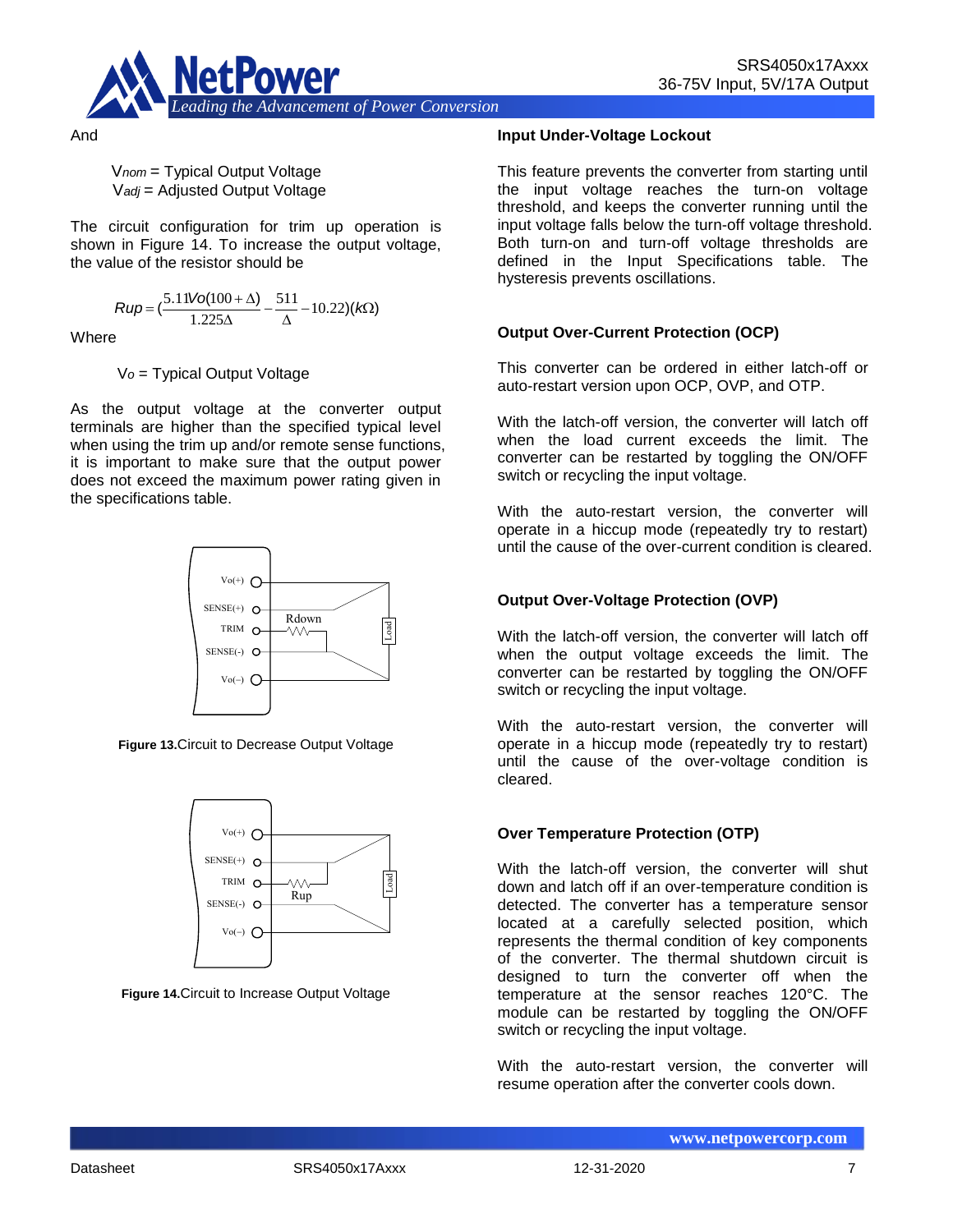

## **Design Considerations**

As with any DC-DC converter, the stability of the SRS4 converters may be compromised if the source impedance is too high or inductive. It's desirable to keep the input source ac-impedance as low as possible. Although the converters are designed to be stable without adding external input capacitors for typical source impedance, it is recommended to add  $100\mu$ F low ESR electrolytic capacitors at the input of the converter for each 100W output power, which reduces the potential negative impact of the source impedance on the converter stability. These electrolytic capacitors should have sufficient RMS current rating over the operating temperature range.

The converter is designed to be stable without additional output capacitors. To further reduce the output voltage ripple or improve the transient response, additional output capacitors are often used in applications. When additional output capacitors are used, a combination of ceramic capacitors and tantalum/polymer capacitors shall be used to provide good filtering while assuring the stability of the converter.

## **Safety Considerations**

The SRS4 Series of converters is designed in accordance with EN 62368 Safety of Information Technology Equipment Including Electrical Equipment. The converters are recognized by UL in both USA and Canada to meet the requirements in UL 62368, Safety of Information Technology Equipment and applicable Canadian Safety Requirement, and ULc 62368. Flammability ratings of the PWB and plastic components in the converter meet UL94V-0.

To protect the converter and the system, an input line fuse is highly recommended on the un-grounded input end.

## **Thermal Considerations**

The SRS4 Series of converters can operate in various thermal environments. Due to the high efficiency and optimal heat distribution, these converters exhibit excellent thermal performance.

The maximum allowable output power of any power converter is usually determined by the electrical design and the maximum operating temperature of its components. The SRS4 Series of converters have been tested comprehensively under various conditions to generate the derating curves with the consideration for long term reliability.

The thermal derating curves are highly influenced by the test conditions. One of the critical variables is the interface method between the converter and the test fixture board. There is no standard method in the industry for the derating tests. Some suppliers use sockets to plug in the converter, while others solder the converter into the fixture board. It should be noted that these two methods produce significantly different results for a given converter. When the converter is soldered into the fixture board, the thermal performance of the converter is significantly improved compared to using sockets due to the reduction of the contact loss and the thermal impedance from the pins to the fixture board. Other factors affecting the results include the board spacing, construction (especially copper weight, holes and openings) of the fixture board and the spacing board, temperature measurement method and ambient temperature measurement point. The thermal derating curves in this datasheet are obtained using a PWB fixture board and a PWB spacing board with no opening, a board-to-board spacing of 1", and the converter is soldered to the test board with thermal relieves.

Note that the natural convection condition was measured at 0.05 m/s to 0.15 m/s (10ft./min. to 30 ft./min.

#### **Heat Transfer without a Baseplate**

With single-board DC-DC converter designs, convection heat transfer is the primary cooling means for converters without a baseplate. Therefore, airflow speed should be checked carefully for the intended operating environment. Increasing the airflow over the converter enhances the heat transfer via convection.

Figure 15 shows a recommended temperature monitoring point for open frame modules. For reliable operation, the temperature at this location should not continuously exceed 120 °C.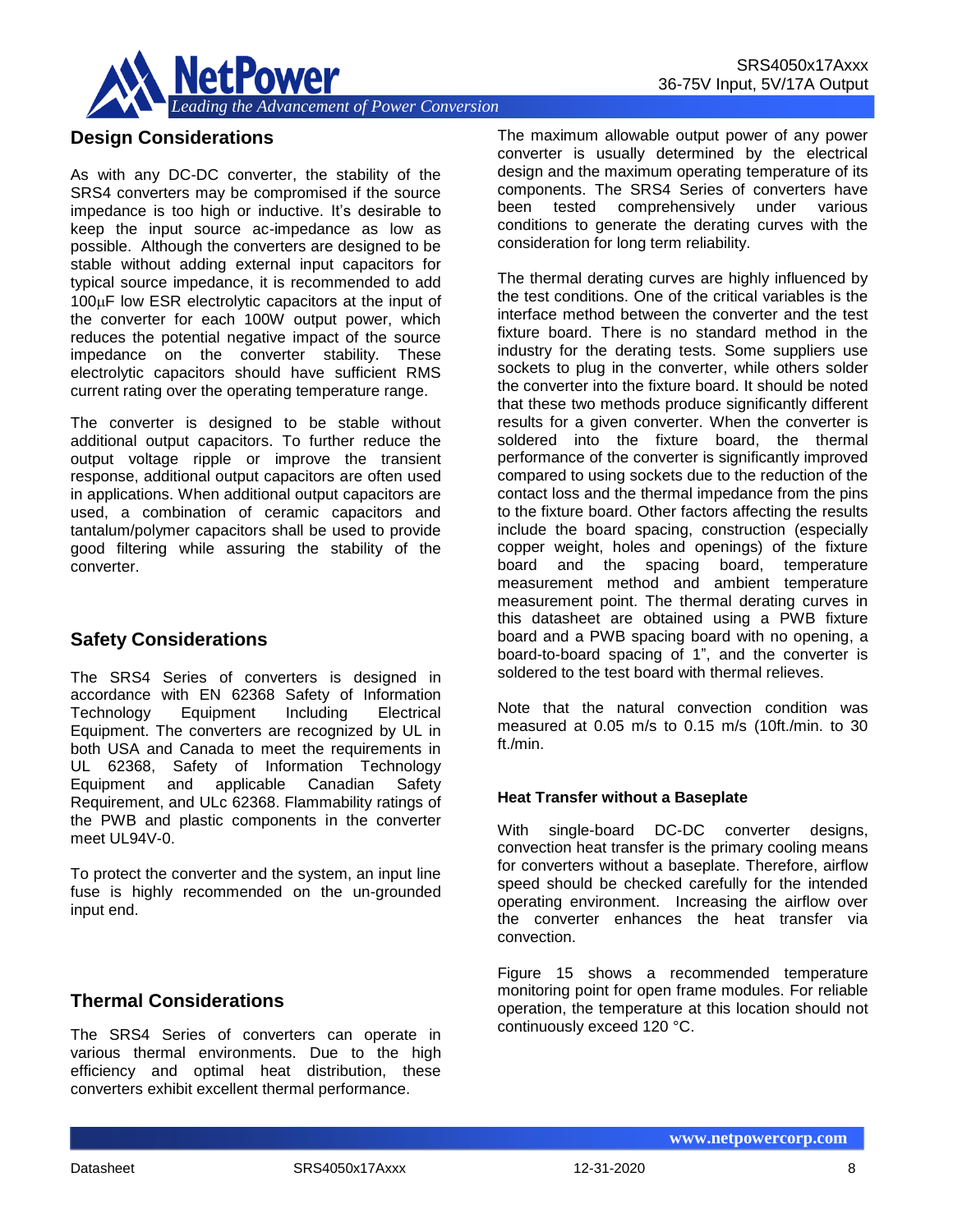



**Figure 15.** Temperature Monitoring Locations

#### **Heat Transfer with a Baseplate**

The SRS4 Series of converters has the option of using a baseplate for enhanced thermal performance.

The typical height of the converter with the baseplate option is 0.50". The use of an additional heatsink or cold-plate can further improve the thermal performance of the converter.

For reliable operation, the baseplate temperature should not continuously exceed 100 °C

## **EMC Considerations**

The EMC performance of the converter is related to the layout and filtering design of the customer board. Careful layout and adequate filtering around the converter are important to confine noise generated by the switching actions in the converter and to optimize system EMC performance.